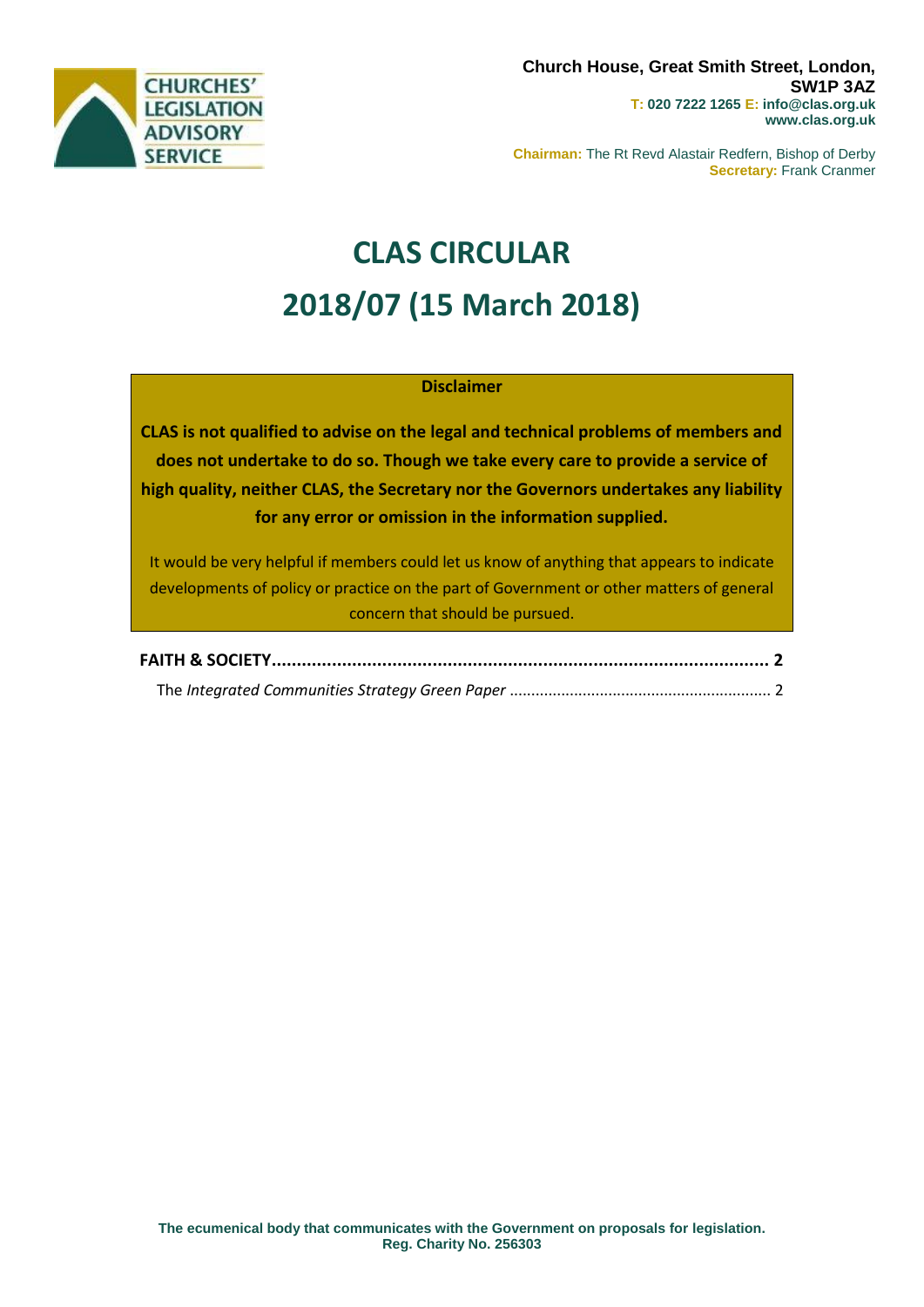# <span id="page-1-0"></span>**FAITH & SOCIETY**

<span id="page-1-1"></span>**The** *Integrated Communities Strategy Green Paper*

**For information and possibly for action**

The Government has published its promised *[Integrated Communities Strategy Green Paper](https://www.gov.uk/government/uploads/system/uploads/attachment_data/file/689944/Integrated_Communities_Strategy_Green_Paper.pdf)*. The proposals are wide-ranging and subject to a consultation which closes on **5 June**.

### *Marriage law*

A crucial element in the Green Paper – unsurprisingly – is the Government's attitude to *sharia* and unregistered Muslim weddings, but there is quite a lot that may have implications for members of CLAS. It points out that not all relationships and marriages are recognised in law and there is a need for greater awareness about their legal status. It reminds readers, for example, that despite persistent myths there is no such thing as a 'common law marriage' in England and Wales (nor, for that matter, in Scotland or Northern Ireland). Crucially:

"Other relationships, such as unregistered religious marriages, are also not recognised under marriage law in England and Wales, leaving individuals without full legal rights upon divorce should the marriage break down. This can particularly leave women vulnerable both to financial hardship upon divorce and to unfair treatment by some religious [*ie sharia*] councils.

As identified by the recently-published independent review into the application of *sharia* law in England and Wales, this can be a particular problem for Muslim women…"

The Green Paper says that the Government welcomes Professor Mona Siddiqui's independent review into the application of *sharia* law in England and Wales. While rejecting the review's proposal to create a state-facilitated or endorsed regulation scheme for *sharia* councils, it shares the review's concern about religious-only marriages that do not give any legal protection to the parties:

"The government is supportive in principle of the requirement that civil marriages are conducted before or at the same time as religious ceremonies. Therefore, *the government will explore the legal and practical challenges of limited reform relating to the law on marriage and religious weddings*.

Government will also support awareness campaigns in partnership with voluntary sector organisations … to educate and inform couples and their children of the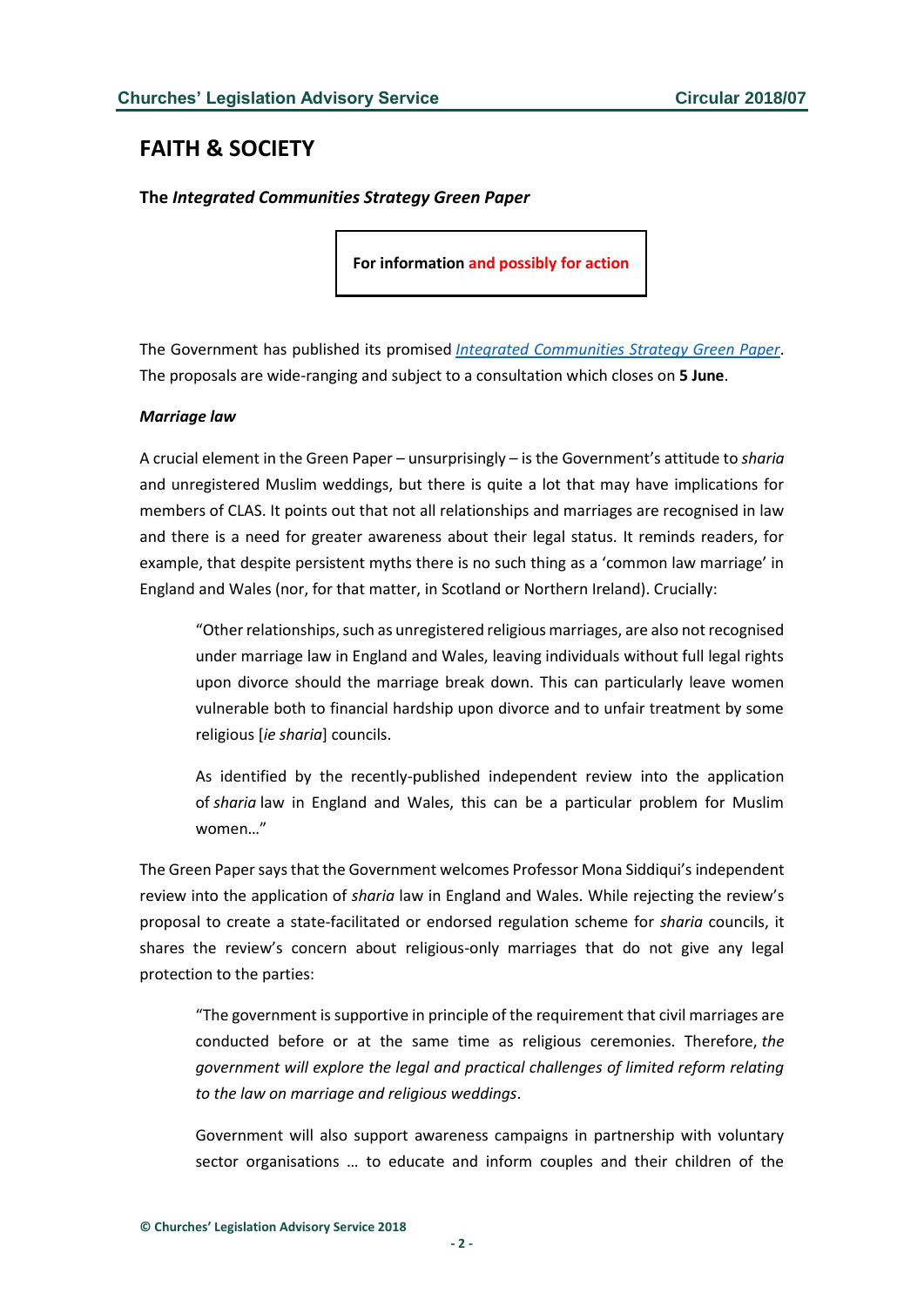consequences of not having a civilly-registered marriage. This will include the signposting of advice and information to address misconceptions. We will work with voluntary organisations on issues around first-cousin marriages."

In short, **the Government will explore making a civil marriage ceremony a necessary prerequisite to a religious ceremony** (though not, presumably, in the case of a marriage solemnised in the Church of England or Church in Wales – though the document does not say that explicitly).

**It is not clear what impact this might have on members of CLAS, though – as you know – there is special treatment for Quaker and Jewish weddings under the provisions of the Marriage Act 1949.**

The Law Commission's [response](https://s3-eu-west-2.amazonaws.com/lawcom-prod-storage-11jsxou24uy7q/uploads/2015/12/Letter-to-Dominic-Raab-MP-Response-to-protocol-support-rejection-26.10.2017.pdf) to the rejection of its proposal to consider afresh the law on the formation of marriage in England and Wales pointed out that "the pressure for change in relation to marriage law – or at least for a comprehensive review of the area – is unlikely to diminish"; and the inclusion of religious-only marriage ceremonies in the Green Paper would appear to support that view.

#### *Education*

The Green Paper notes that:

"In some areas, there is a relatively high degree of separation of pupils of different ethnicities across schools. As of January 2017, 60% of minority ethnic pupils were in schools where minority ethnic pupils are in the majority. This reduces opportunities for young people to form lasting relationships with those from other backgrounds and can restrict pupils' outlook and education. *Out-of-school settings and home education, where it is not done well, can further reduce social mixing and risk exposing children to harmful views and practices"* [emphasis added].

Members will recollect that CLAS expressed serious reservations about the previous proposal to inspect education in out-of-school settings on the basis that – despite protestations to the contrary – it appeared that the proposed criteria might have caught such activities as intensive choir-practices and youth activities at weekends. Members may also recall that the new HMCI, Amanda Spielman, recently criticised the Churches' response to that proposal.

The Government's latest proposal is to

"consult on a voluntary code of practice, later this year, intended to set out clear standards for providers, explaining what they need to do in order to run a safe setting. This would cover their existing legal obligations, as well as covering issues such as: child welfare; health and safety; governance; suitability of staff; teaching; and financial management.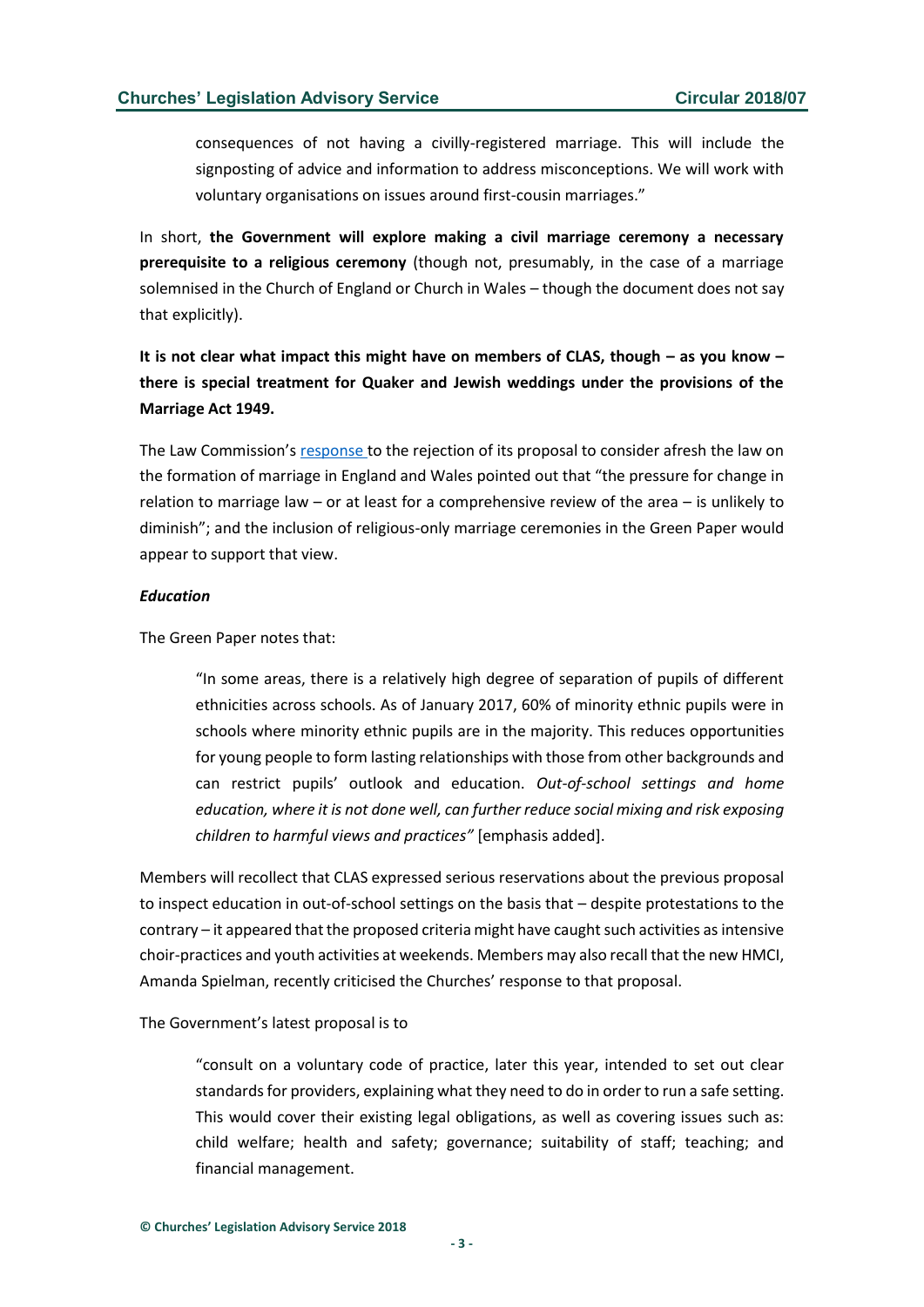We will also work with local authorities to provide more guidance for parents to support them in making an informed choice when considering out-of-school education settings, and the steps they can take where they might have concerns, so that they can be con dent that their child is in a safe learning environment … The government will be publishing the outcome of its call for evidence on out-of-schools settings soon."

**There appears to be no suggestion that the Government is reviving the previous proposal for inspections by HMI – but the policy will obviously need careful scrutiny as it evolves.**

#### *Supporting faith communities*

The consultation document declares that:

"Faith communities make a valuable contribution to our society by creating strong social networks, supporting vulnerable people, undertaking charitable work, and providing education. However, it is important to recognise that the freedom to practise religion needs to be balanced against the rights and freedoms of others. Striking the right balance can be challenging, especially as social norms change."

The document goes on to state, however, that "The government's respect for faith communities will not prevent us vigorously promoting rights to equal treatment" and cites unequal treatment of women and girls as an example of inequality. The Government proposes:

- further measures to strengthen the governance of minority faith institutions (by which, I assume, they mean mosques):
- expanding the Strengthening Faith Institutions programme "to help a wider range of faith institutions to upskill their staff and strengthen their governance structures" (again, I don't suppose they mean the CBCEW or the Methodist Conference); and
- supporting training of faith leaders to support ministering in the British context.

On the last point, the Green Paper says that the Government wants places of worship

"to have well-qualified, informed and confident faith leaders, who are outwardlooking, involve all parts of the community (especially women and young people), and are capable of resisting, and helping their congregations to resist, intolerant or extremist arguments. Our expectation is that faith institutions will themselves address this question, but we will look to help by ensuring that suitable training is available to religious ministers to ensure they understand the British legal system, including equalities and marriage legislation, British culture and our shared values."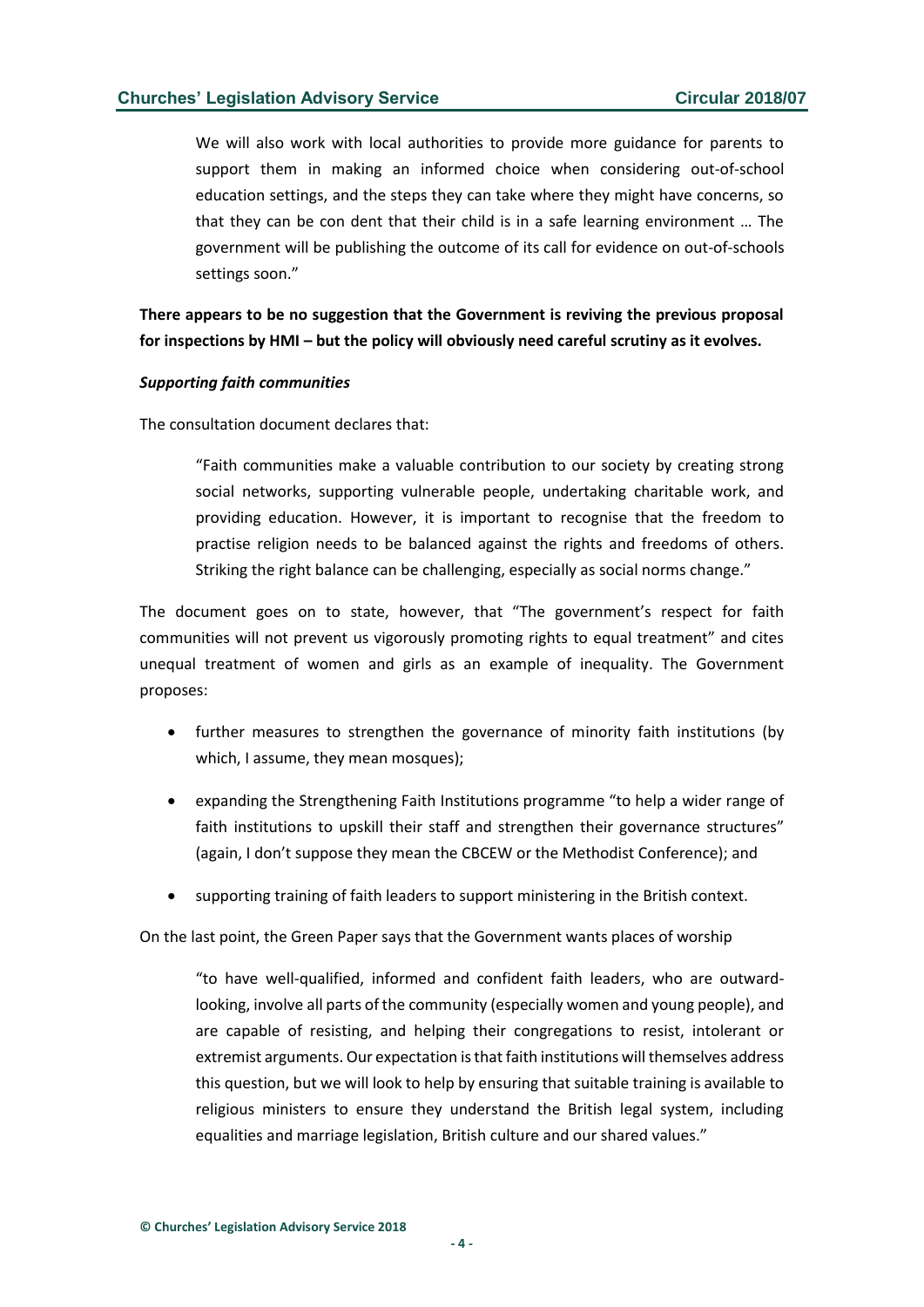I wonder whether this might give any leverage on support for ordination training. There is anecdotal evidence that the phasing out of Child Tax Credit in favour of Universal Credit is having an adverse impact on ordinands in full-time training who have children and who live in areas where Universal Credit is being rolled out. If the Government wants "well-qualified, informed and confident faith leaders…" then making it more difficult for them to be properly trained is a funny way of going about it.

### *Ministers of religion from non-EEA countries*

The Government says that it welcomes non-EEA ministers of religion: however:

"under the current visa system some religious workers who come to the UK temporarily are able to perform roles, which include preaching and leading a congregation, without being required to speak English to an acceptable standard. In the case of religious workers, this could detract from their ability to interact with the community around them."

The Government will therefore consider "whether we should redefine the conditions of the visa system for religious workers to ensure that those intending to serve as Ministers of Religion are required to prove their knowledge of English to an appropriate level".

The only area that I can think of where this might be of concern to CLAS is in relation to the Orthodox Churches (on which I am totally inexpert). I should have thought that (eg) the principal qualification for a priest to minister to Ethiopian communities in the UK would be to speak Amharic and be able to celebrate the Liturgy in Ge'ez.

We have not raised visa requirements with the Government for some time, on the assumption that earlier problems had been resolved. However, **we are aware of recent difficulties in receiving clergy from developing countries and their families for ministerial service here and developments in this area will require careful scrutiny.**

The Government has said that it will "convene a working group to identify the barriers to *Dar ul Ulooms* (Islamic theological institutes) **and other religious seminaries** achieving higher education accreditation of the qualifications they offer". **Is there anything in this for non-Islamic ministerial training?**

#### *Integration areas*

The Green Paper announces a new localised approach to integration which will be trialled initially in five areas: Blackburn with Darwen, Bradford, Peterborough, Walsall and Waltham Forest, selected because the chosen local authorities "have already demonstrated a keen grasp of the challenges they face and shown a desire to try new things and learn what works".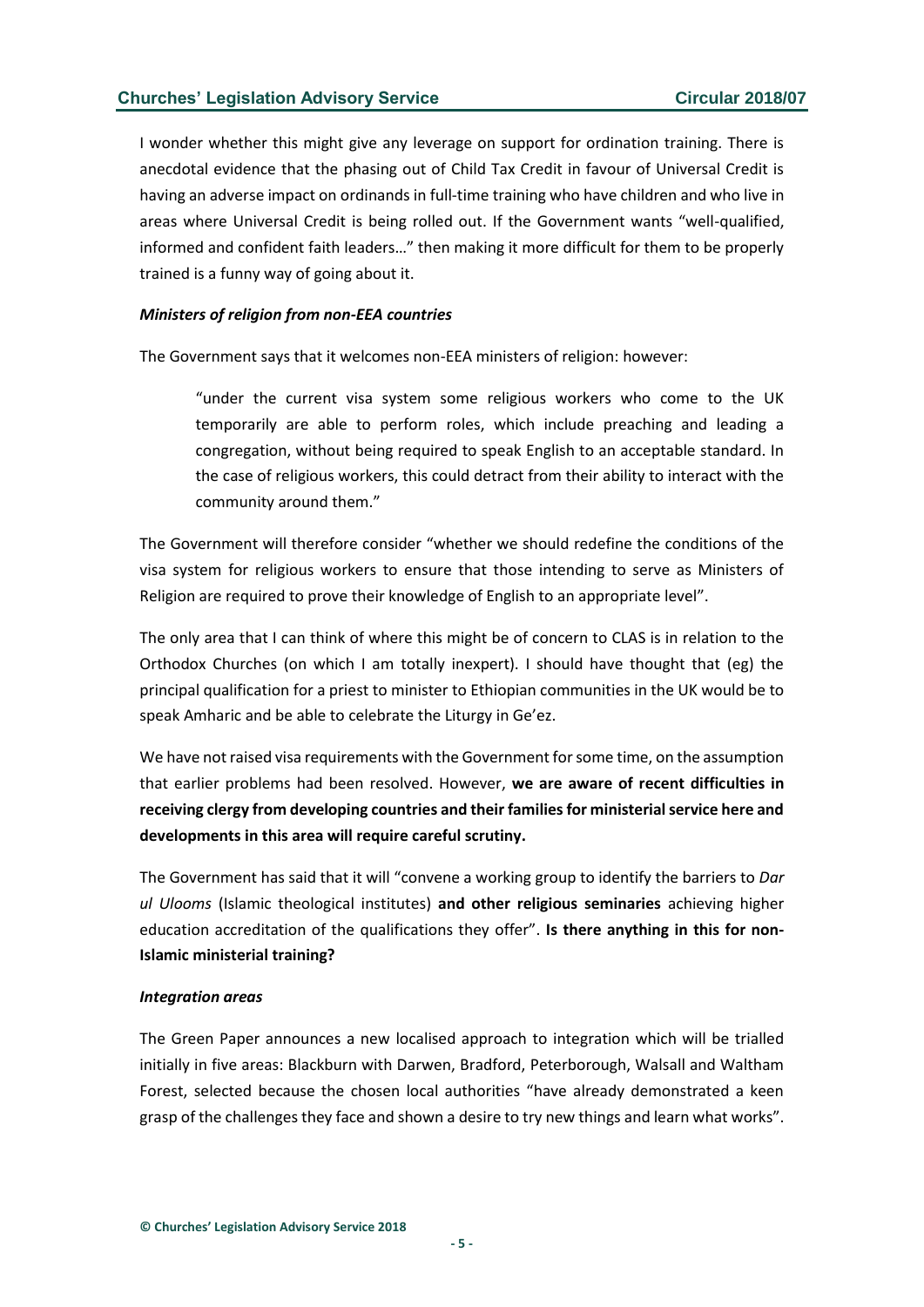The Government says that it will work with local authorities and a wide range of other partners (presumably including local faith-communities):

"to co-design local integration strategies to take tailored actions to address the challenges specific to their place. These strategies will build on existing good practice at local level, local knowledge and expertise, and the strength of community assets … Learning from these areas about what works – and, just as importantly, what doesn't work – will be shared more widely".

# *Conclusion*

**Obviously, CLAS will need to respond to the consultation**. Equally obviously, the Government's underlying concern is immigrant communities – particularly from Pakistan and Bangladesh – in which large numbers of women and elderly people speak hardly any English and it is also worried about Islamic radicalisation. Much of the consultation document is couched in general terms because it would be in breach of the Equality Act 2010 were it not, but it is very easy to see where it is coming from.

# **Annex: Summary of questions for individuals and organisations**

# *Building Integrated Communities*

- We define integrated communities as communities where people whatever their background - live, work, learn and socialise together, based on shared rights, responsibilities and opportunities. Do you agree with our definition?
- We believe that the varied nature and scale of integration challenges means that tailored local plans and interventions are needed to tackle the issues specific to particular places. Do you agree?
- Do you have any examples of successful approaches to encourage integration that you wish to highlight, particularly approaches which have been subject to evaluation?

# *Chapter 1: Strengthening Leadership*

• The Green Paper proposes that we need to build the capacity of our leaders to promote and achieve integration outcomes. Do you agree?

# *Chapter 2: Supporting New Migrants and Resident Communities*

• The Green Paper proposes measures to support recent migrants so that they have the information they need to integrate into society and understand British values and their rights and responsibilities. Do you agree with this approach?